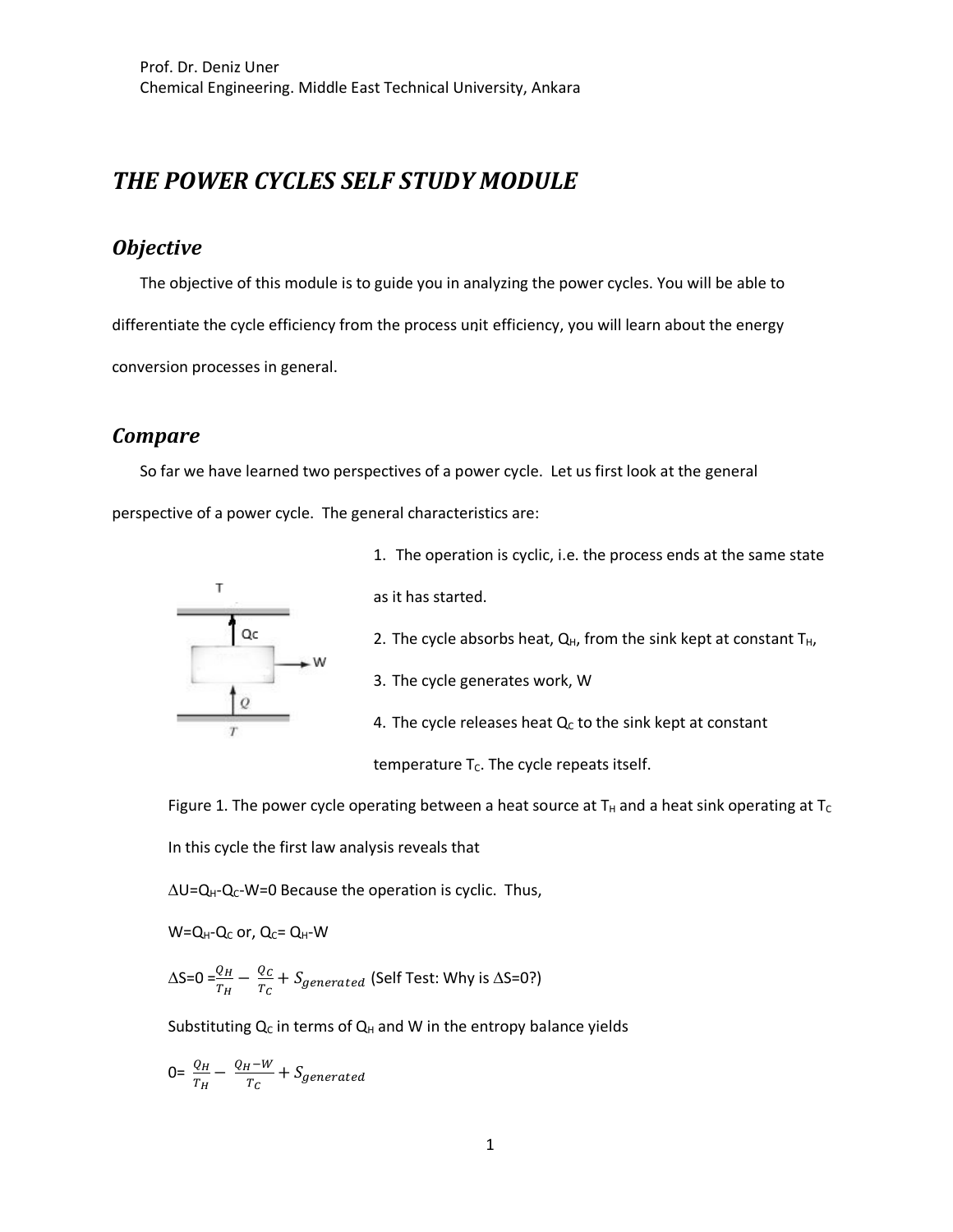If the cycle is reversible, i.e.,  $S_{gen}=0$ , we obtain a relationship between the amount of work that we can obtain from this cycle in terms of the amount of the heat input and the difference between the source and the sink temperatures:

$$
\eta = -\frac{W_H}{Q_H} = \frac{T_H - T_C}{T_H}
$$

This general characteristics of a power cycle is reflected in the hypothetical Carnot cycle, shown

below:



Figure 2. Sandler Figure 4.3-2 The Carnot Cycle and the heat and work interactions shown on a

PV and TS diagrams.

## *The Rankine Cycle, a.k.a. the steam engine*

The general perspectives of the power cycle will prevail through all of the power cycles. We will

have a high temperature source, a low temperature sink and while heat flows from hot to cold, we can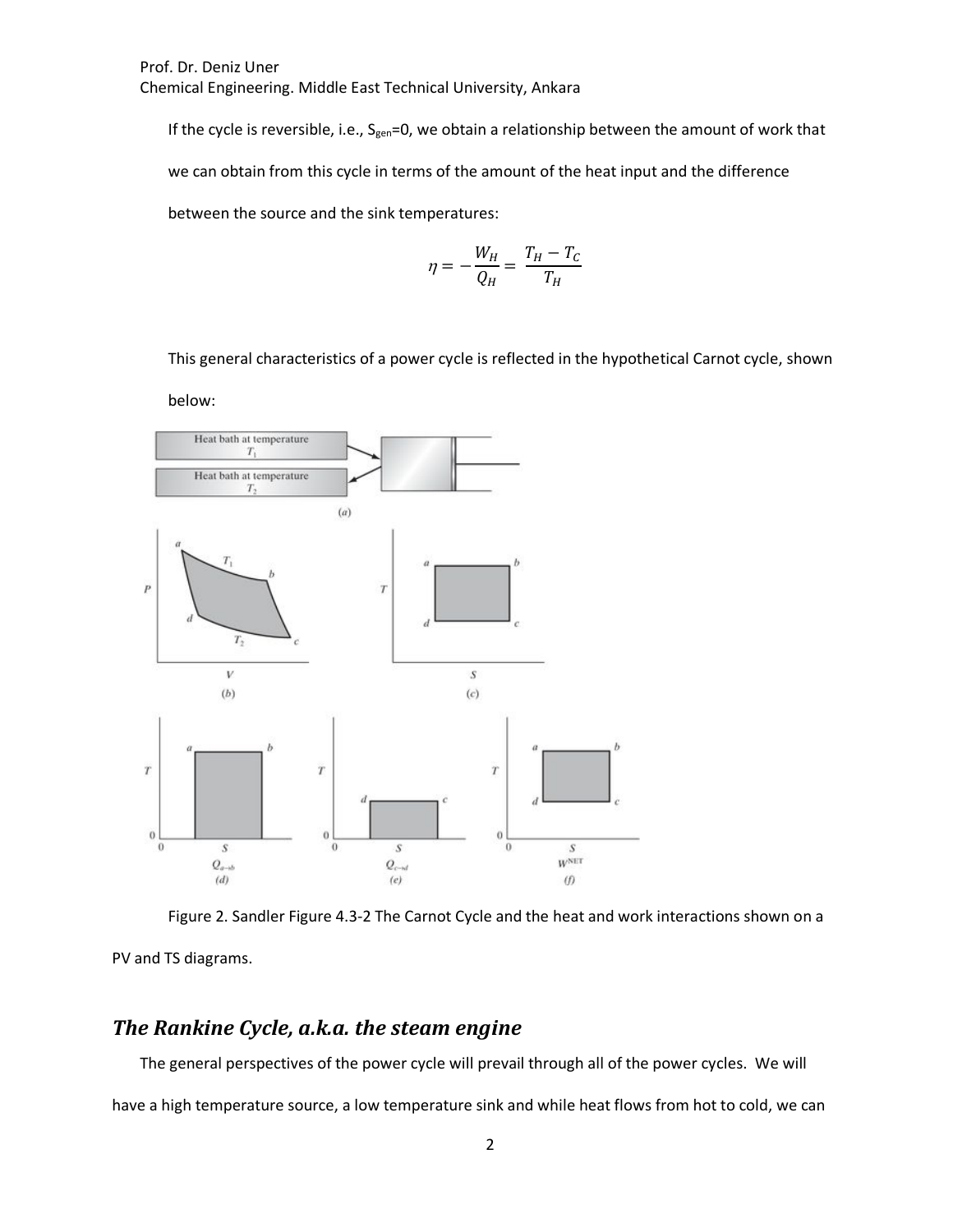convert some of it to work. Now let us remember the thermodynamic landscape, we have four different independent variables, as seen in the sketch on the right side, P,V, T,S. In the Carnot cycle we have navigated in the T, S domain of the processes. The Carnot cycle followed a route with constant T, constant S, constant T, constant S, in other words, TSTS sequence. Now we will analyze a PSPS cycle, the steam engine. There are different modifications of the steam engine. The ones currently used in thermal plants, including the Nuclear Power Generation plants, are based on the Rankine cycle. The Rankine Cycle has the following features:

- I. Reversible adiabatic, i.e. isentropic expansion, S
- II. Constant pressure condensation, P
- III. Reversible adiabatic, i.e. isentropic compression, S
- IV. Constant pressure evaporation, P



Figure 3. (this is FIGURE 5.2-1 in Sandler) rankine power cycle

In the figure shown above the flow chart of a Rankine power cycle is summarized. Now we will analyze they cycle step by step. The figure below shows the Rankine power cycle on the TS diagram (now, does the coordinates make sense?). The figure on the left, labeled C has point 4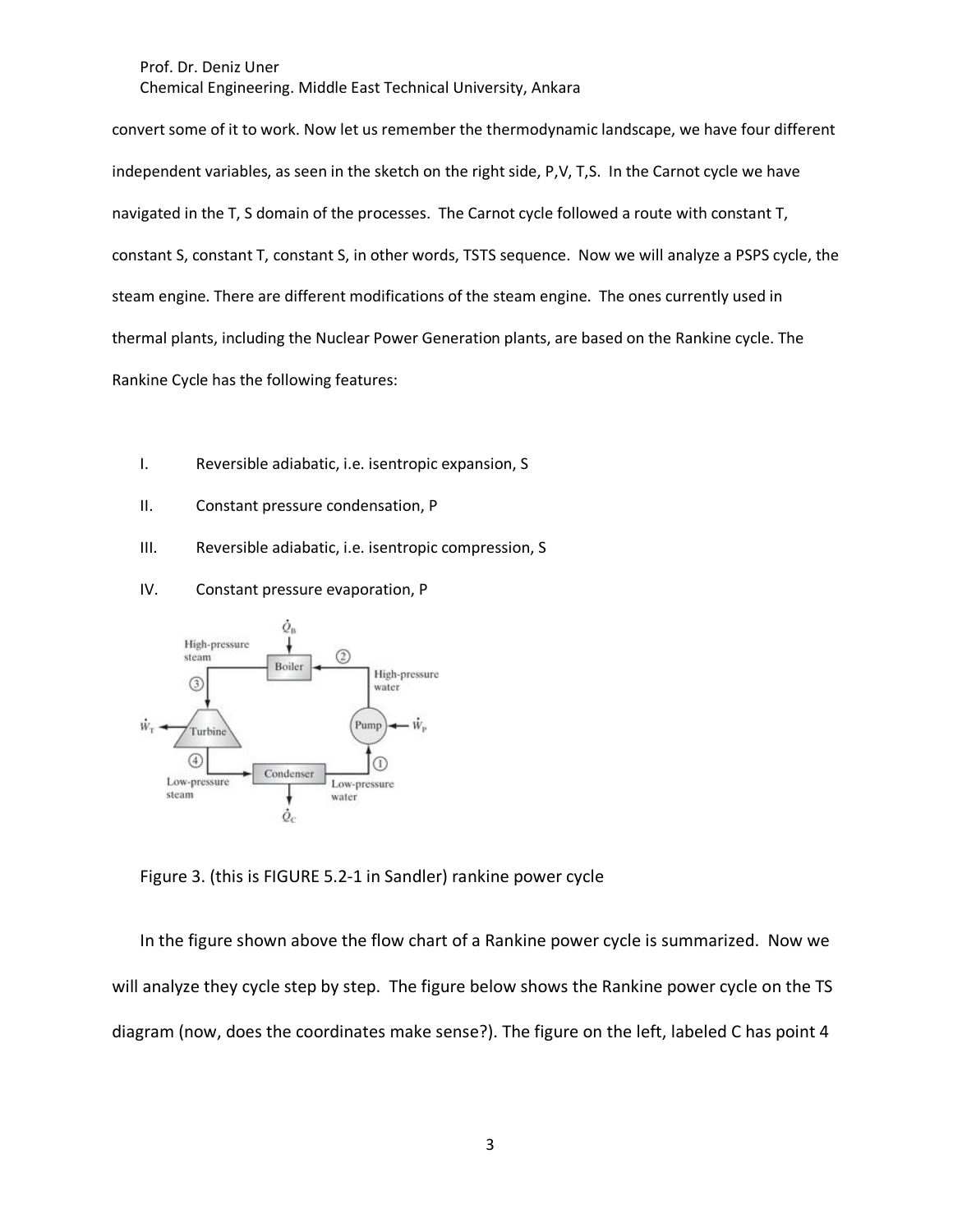in the two phase domain, while figure on the right, labeled d has the same point on exactly the

two phase dome.



Figure 4. parts c and d of Figure 5.2.-2 in Sandler, rankine power cycle shown on TS diagram of steam. Points 1,2,3 and 4 are on one-to-one correspondence with those in Figure 1.



Figure 5. parts e, f and g of Figure 5.2.-2 in Sandler, continued. Rankine power cycle shown on TS diagram of steam, indicating the heat and work domains. Points 1,2,3 and 4 are on oneto-one correspondence with those in Figure 3.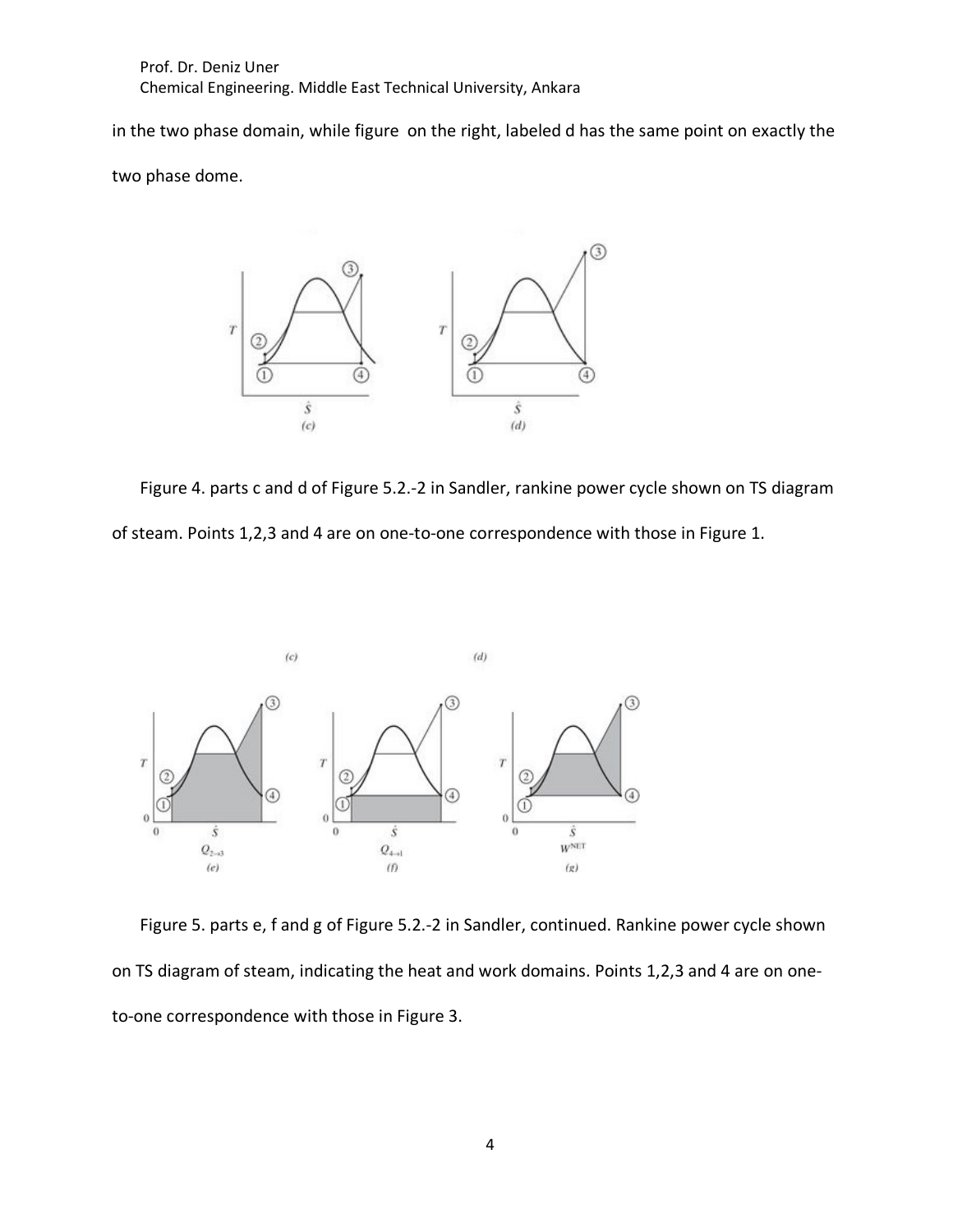Now we will design our own power cycle by selecting our own temperatures and pressures

for this process. You are going to fill the table below, by reading from the TS diagram or by

reading from the steam tables for the relevant information.

First the balance equations about the process units. Each of the process units is considered as an open system operating at steady state.

System selected around the boiler

The tables below summarize the states, and the changes during the processes between these states.

| State |   |  |
|-------|---|--|
|       |   |  |
|       | D |  |
|       |   |  |
|       |   |  |

$$
\Delta S = n C_v \ln \left( \frac{T_2}{T_1} \right) + n R \ln \left( \frac{V_2}{V_1} \right)
$$

| Path | ΔU              |                    | W                   | ΔS                                     |
|------|-----------------|--------------------|---------------------|----------------------------------------|
|      |                 | $nRT_Hln(V_2/V_1)$ | $-nRT_Hln(V_2/V_1)$ | nRln $(V_2/V_1)$                       |
|      | $nC_v(T_c-T_H)$ |                    | $nC_v(T_c-T_H)$     |                                        |
|      |                 | $nRT_cln(V_4/V_3)$ | $-nRTcln(V4/V3)$    | nRIn (V <sub>4</sub> /V <sub>3</sub> ) |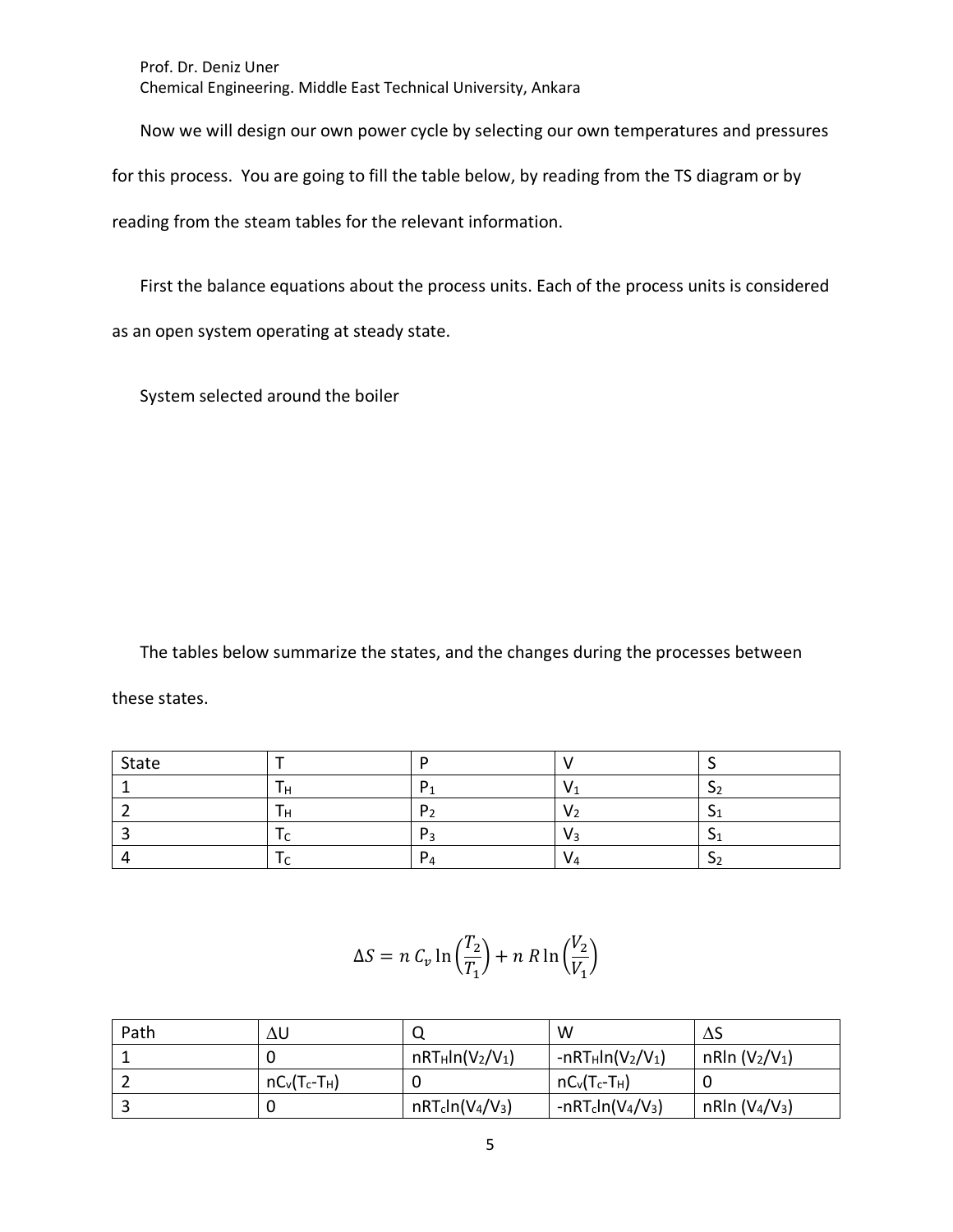|               | $nC_v(T_H-T_c)$ |                  | $nC_v(T_H-T_c)$    |  |
|---------------|-----------------|------------------|--------------------|--|
| Overall cycle |                 | $nR(T_H-T_c)$ In | -n $R(T_H-T_c)$ In |  |
|               |                 | $(V_2/V_1)$      | $(V_2/V_1)$        |  |

For the overall cycle  $\Delta S=0=$  nR ln (V<sub>2</sub>/V<sub>1</sub>)+ nRln (V<sub>4</sub>/V<sub>3</sub>)=0

 $Q_{\text{overall}}$ = nRT<sub>H</sub>ln(V<sub>2</sub>/V<sub>1</sub>)+ nRT<sub>c</sub>ln(V<sub>4</sub>/V<sub>3</sub>)

 $ln(V_4/V_3)$ =- ln (V<sub>2</sub>/V<sub>1</sub>); Q<sub>overall</sub>=nR(T<sub>H</sub>-T<sub>c</sub>) ln (V<sub>2</sub>/V<sub>1</sub>);

W<sub>overall</sub>=-Q<sub>overall</sub> such that the substitution yields

$$
\eta = -W_{\text{net}}/Q_H = \frac{T_H - T_C}{T_H}
$$

This expression is known as the Carnot cycle efficiency and is a very important identifier

about the power cycle performances.

## *Reading assignment*

Read Chapter 5 of Sandler's thermodynamics, 5<sup>th</sup> edition. Also read about other power cycles, such as the Steam engine, the Otto engine, the Diesel engine etc.

#### *Derive*

Derive the efficiency of a hypothetical power cycle that operates between  $T_H$  and  $T_C$  to generate work. Observe the similarity between the efficiency terms of this cycle and the Carnot cycle.

# *Evaluate yourself*